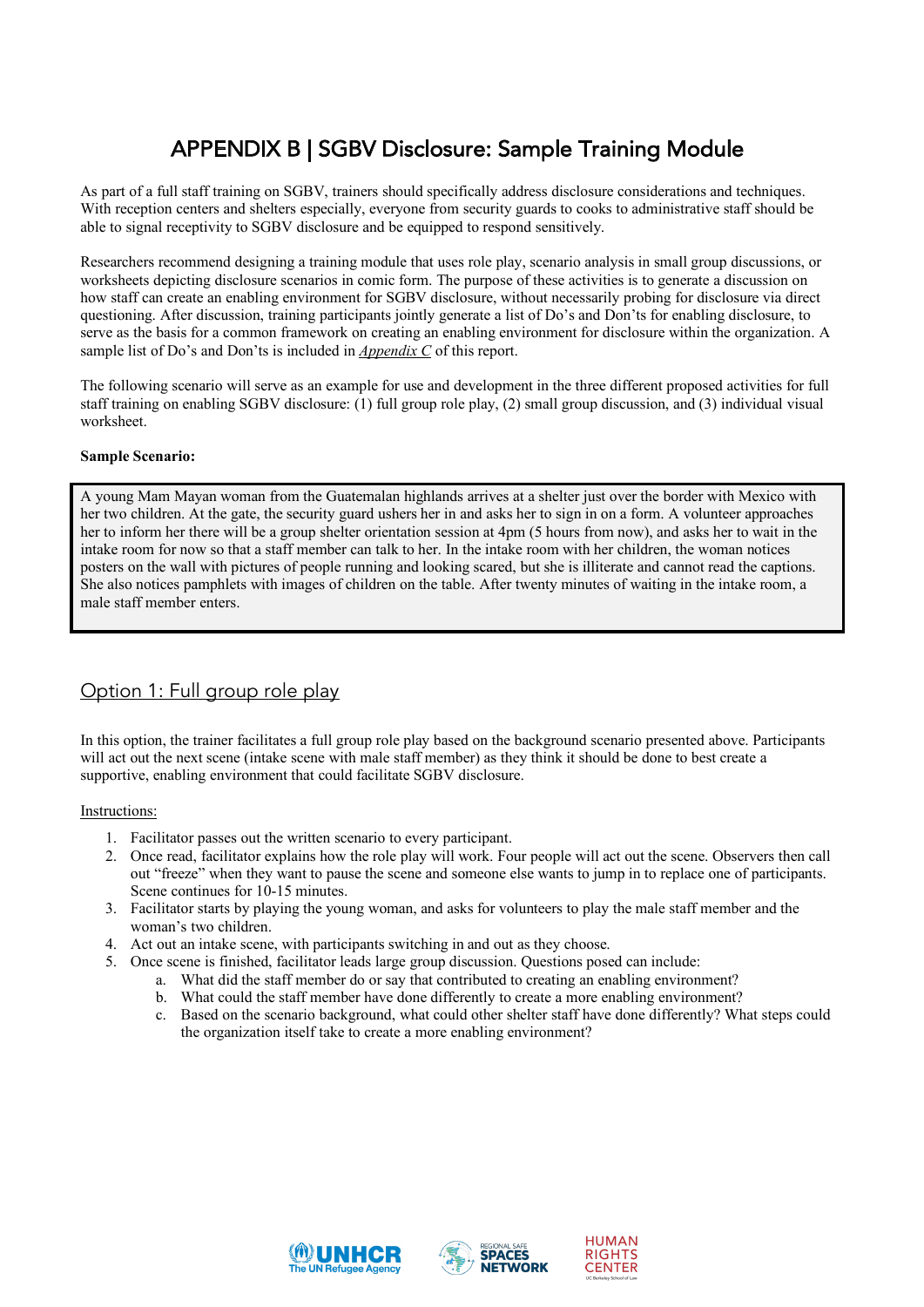## Option 2: Small group discussion

In this option, the facilitator passes out a piece of paper with the original scenario on it plus the continuation of the intake scene, as described below. Participants read the longer scenario and then break up into groups of 2-3 to answer questions.

### **Scenario, continued:**

*The staff member asks the young woman if she is comfortable in the room. She nods, and he sits down across from her. The staff member introduces himself, quickly explains to the woman the rules of the shelter and tells her that he needs to ask her a few questions for the purposes of ensuring her own and other residents' safety. She nods again, but the staff member senses she did not fully understand him. He asks her which language she is most comfortable speaking, listing options based on languages spoken by other staff members at the shelter. She nods when he offers Mam, and states she is from Huehuetenango. The staff member smiles, gets up and says he will be right back. He returns 10 minutes later with a female staff member who greets the young woman and her children in Mam when she enters the room.* 

Sample discussion questions:

- 1. What elements of the story **contributed** to creating an enabling environment for SGBV disclosure?
- 2. What elements of the story **detracted** from creating an enabling environment for SGBV disclosure?
- 3. What steps could the personnel involved in the scenario take on an **individual level** to create a more enabling environment for SGBV disclosure? What steps could the organization take on an **operational level** to create a more enabling environment for SGBV disclosure?

### Sample responses:

| 1. Elements that <b>contributed</b> to creating an enabling<br>environment (non-exhaustive):<br>Volunteer present to direct woman to intake<br>room and inform her of later welcome session.<br>Existence of a separate, private space to talk one<br>٠<br>on one.<br>Staff (guard, volunteer) present at the shelter to<br>٠<br>usher her in and inform her of what to expect. | 2. Elements that detracted from creating an enabling<br>environment (non-exhaustive):<br>Security guard did not greet woman and her children<br>when they arrived.<br>Residents needing to sign themselves in at the entrance<br>$\bullet$<br>doesn't account for possibility of illiteracy.<br>Volunteer who approached woman and her children did<br>$\bullet$<br>not greet her or ask if they needed anything right away, |
|---------------------------------------------------------------------------------------------------------------------------------------------------------------------------------------------------------------------------------------------------------------------------------------------------------------------------------------------------------------------------------|------------------------------------------------------------------------------------------------------------------------------------------------------------------------------------------------------------------------------------------------------------------------------------------------------------------------------------------------------------------------------------------------------------------------------|
| Informational material on displacement and<br>$\bullet$                                                                                                                                                                                                                                                                                                                         | such as water, food, rest.                                                                                                                                                                                                                                                                                                                                                                                                   |
| different population groups (eg, girls, boys)<br>present in the intake room.                                                                                                                                                                                                                                                                                                    | Long wait in the intake room with no explanation of what<br>$\bullet$                                                                                                                                                                                                                                                                                                                                                        |
| Male staff member asks her if she is<br>$\bullet$                                                                                                                                                                                                                                                                                                                               | to expect.<br>Text-heavy materials not helpful in cases of low literacy.                                                                                                                                                                                                                                                                                                                                                     |
| comfortable.                                                                                                                                                                                                                                                                                                                                                                    | Male staff member did not greet children or ask if they<br>$\bullet$                                                                                                                                                                                                                                                                                                                                                         |
| Male staff member attuned to young woman's<br>$\bullet$                                                                                                                                                                                                                                                                                                                         | needed anything before launching in to explanation.                                                                                                                                                                                                                                                                                                                                                                          |
| reactions and senses when she doesn't                                                                                                                                                                                                                                                                                                                                           | Male staff member explained rules of the shelter before<br>$\bullet$                                                                                                                                                                                                                                                                                                                                                         |
| understand.                                                                                                                                                                                                                                                                                                                                                                     | asking her how she was, what she needed, etc.                                                                                                                                                                                                                                                                                                                                                                                |
| Male staff member offers to conduct intake in<br>$\bullet$                                                                                                                                                                                                                                                                                                                      | Male staff member did not ask if woman wanted to speak<br>$\bullet$                                                                                                                                                                                                                                                                                                                                                          |
| another language in which she is more                                                                                                                                                                                                                                                                                                                                           | with or without her children in the room, as she may not                                                                                                                                                                                                                                                                                                                                                                     |
| comfortable.                                                                                                                                                                                                                                                                                                                                                                    | feel comfortable talking about violence with them present.                                                                                                                                                                                                                                                                                                                                                                   |
| Presence of diverse staff at shelter, with<br>$\bullet$                                                                                                                                                                                                                                                                                                                         | Staff member did not ask for woman's consent to speak to<br>$\bullet$                                                                                                                                                                                                                                                                                                                                                        |
| personnel that speaks other languages common                                                                                                                                                                                                                                                                                                                                    | her and ask questions right in that moment and did not                                                                                                                                                                                                                                                                                                                                                                       |
| amongst refugees and migrants.                                                                                                                                                                                                                                                                                                                                                  | offer an alternate time for speaking if she first needed rest.                                                                                                                                                                                                                                                                                                                                                               |
| Staff of different genders present at shelter<br>$\bullet$                                                                                                                                                                                                                                                                                                                      | Male staff member did not inform her that he was going<br>$\bullet$                                                                                                                                                                                                                                                                                                                                                          |
| (male, female).                                                                                                                                                                                                                                                                                                                                                                 | to find another staff member to bring back to the intake                                                                                                                                                                                                                                                                                                                                                                     |
| Female staff greets both the woman and her<br>$\bullet$                                                                                                                                                                                                                                                                                                                         | room.                                                                                                                                                                                                                                                                                                                                                                                                                        |
| children in her native language when she enters                                                                                                                                                                                                                                                                                                                                 | Male staff member did not ask her if she preferred<br>$\bullet$                                                                                                                                                                                                                                                                                                                                                              |
| the room before doing or saying anything else.                                                                                                                                                                                                                                                                                                                                  | speaking with a female or male staff member.                                                                                                                                                                                                                                                                                                                                                                                 |